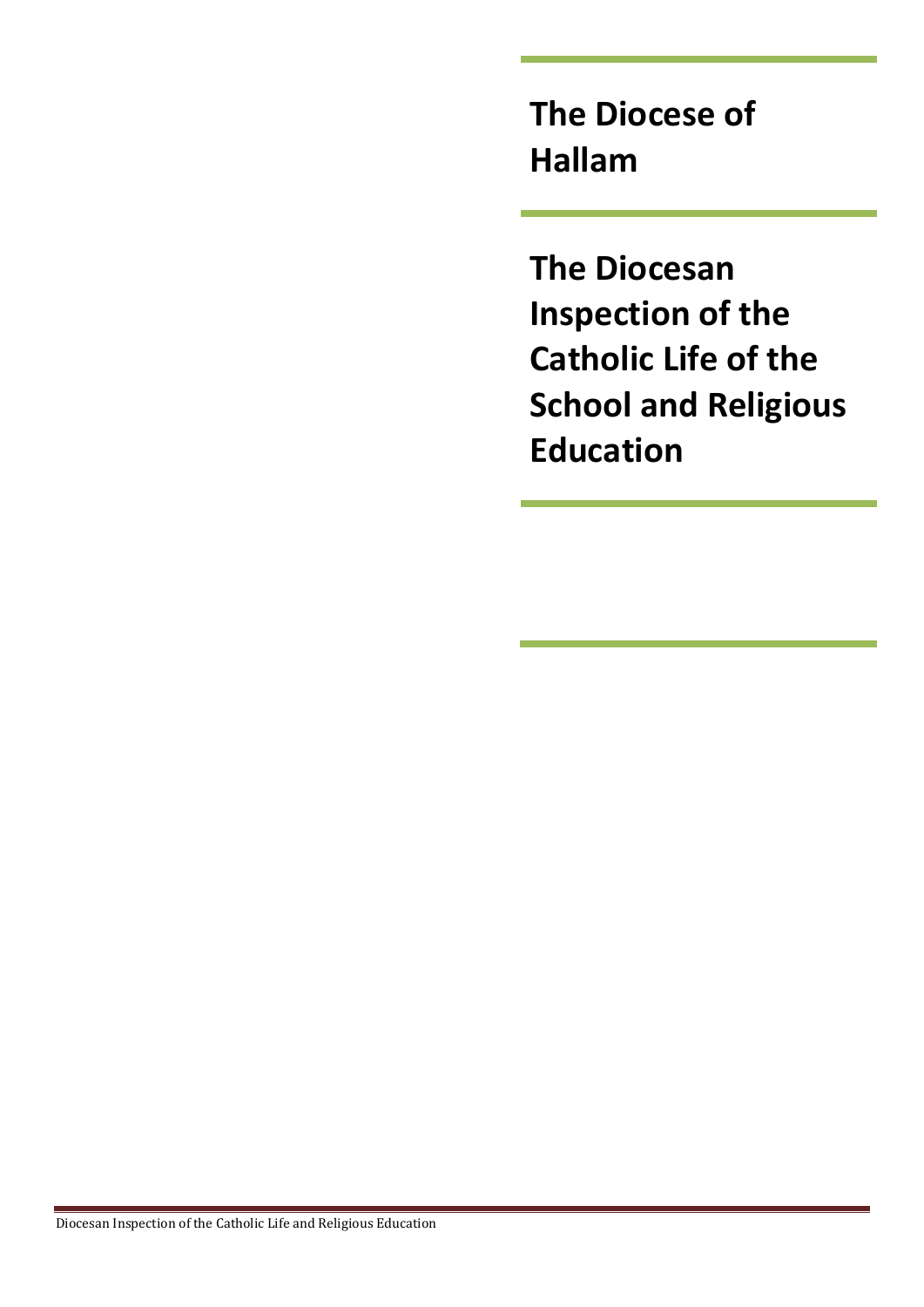## **Diocese of Hallam**



## **THE DIOCESAN INSPECTION OF THE CATHOLIC LIFE OF THE SCHOOL AND RELIGIOUS EDUCATION**

## **THE McAULEY CATHOLIC HIGH SCHOOL**

| <b>School URN</b>                 | 106810                                     |
|-----------------------------------|--------------------------------------------|
| <b>Name of Chair of Governors</b> | <b>Dr Patrick Hurley</b>                   |
| Name of Head teacher              | <b>Mrs Catherine Brown</b>                 |
| Date of inspection                | September 19 2014                          |
| <b>Section 48 Inspectors</b>      | <b>Mr Tom Moore and Mrs Deirdre Cleary</b> |

" ........ An enthusiasm for the things of God"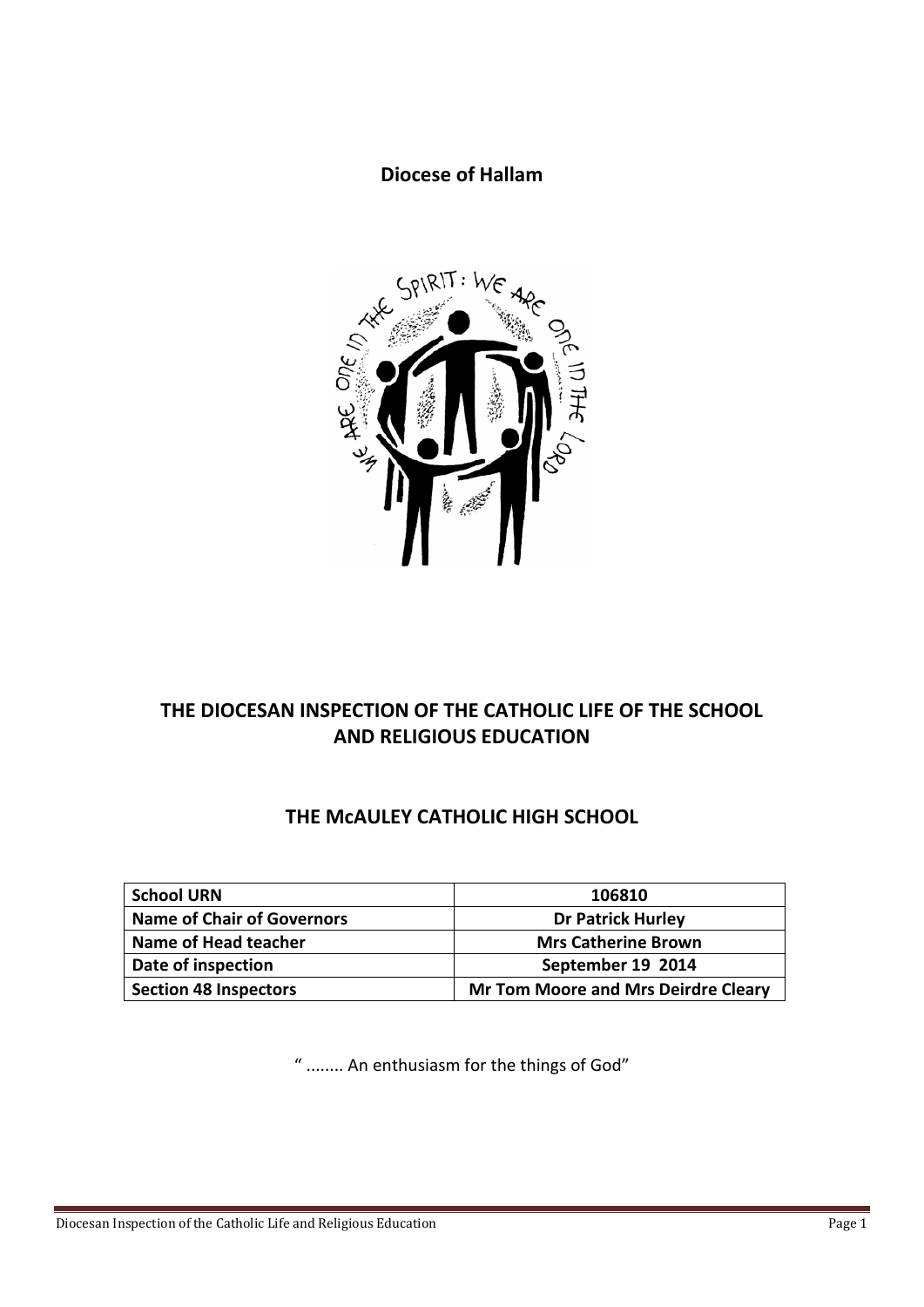## **Introduction**

The Inspection of the McAuley Catholic High School, a Catholic Voluntary Academy, has been carried out in accordance with the Diocese of Hallam Framework and Schedule for Inspections as approved by the Bishop of Hallam.

The process of inspection in the Diocese of Hallam has been developed as an activity of the Church to support schools in further deepening the quality of Catholic education provided.

## **Description of the School**

The McAuley Catholic High school serves the Borough of Doncaster and its surrounding areas, stretching from Conisbrough in the West to Haxey in the East and from Askern to the North of the city to as far south as Retford and Harworth in Nottinghamshire.

The school serves 11 Catholic primary schools and takes students from many other local primaries in accordance with the admissions criteria.

64% of students and 42% of staff are Catholic, whilst 3% of the school's intake is from other Faith backgrounds, with 28% being from other Christian denominations.

The socio economic background of the catchment area varies considerably and covers some of the most deprived areas in the Doncaster Local Authority and Nottinghamshire as well as some areas of greater affluence.

| <b>Type of School</b>                          | A co-educational Catholic High School |
|------------------------------------------------|---------------------------------------|
| Age profile of students                        | 11 to 18                              |
| Number on roll                                 | 1762                                  |
| Number of students on Special Needs and        | 233                                   |
| <b>Disabilities Register</b>                   |                                       |
| Number of students with a Statement of         | 25                                    |
| <b>Special Educational Needs</b>               |                                       |
| <b>Number of Catholics on roll</b>             | 1064                                  |
| <b>Number of Other Christian Denominations</b> | 504                                   |
| <b>Number of other Faiths</b>                  | 69                                    |
| No religious affiliation                       |                                       |
| <b>School Address</b>                          | Cantley lane, Doncaster, DN3 3QF      |
| <b>Telephone Number</b>                        | 01302 537396                          |
| <b>Fax Number</b>                              | 01302537891                           |
| Email                                          | head@mcauley.org.uk                   |
| <b>School Website</b>                          | www.mcauley.doncaster.sch.uk          |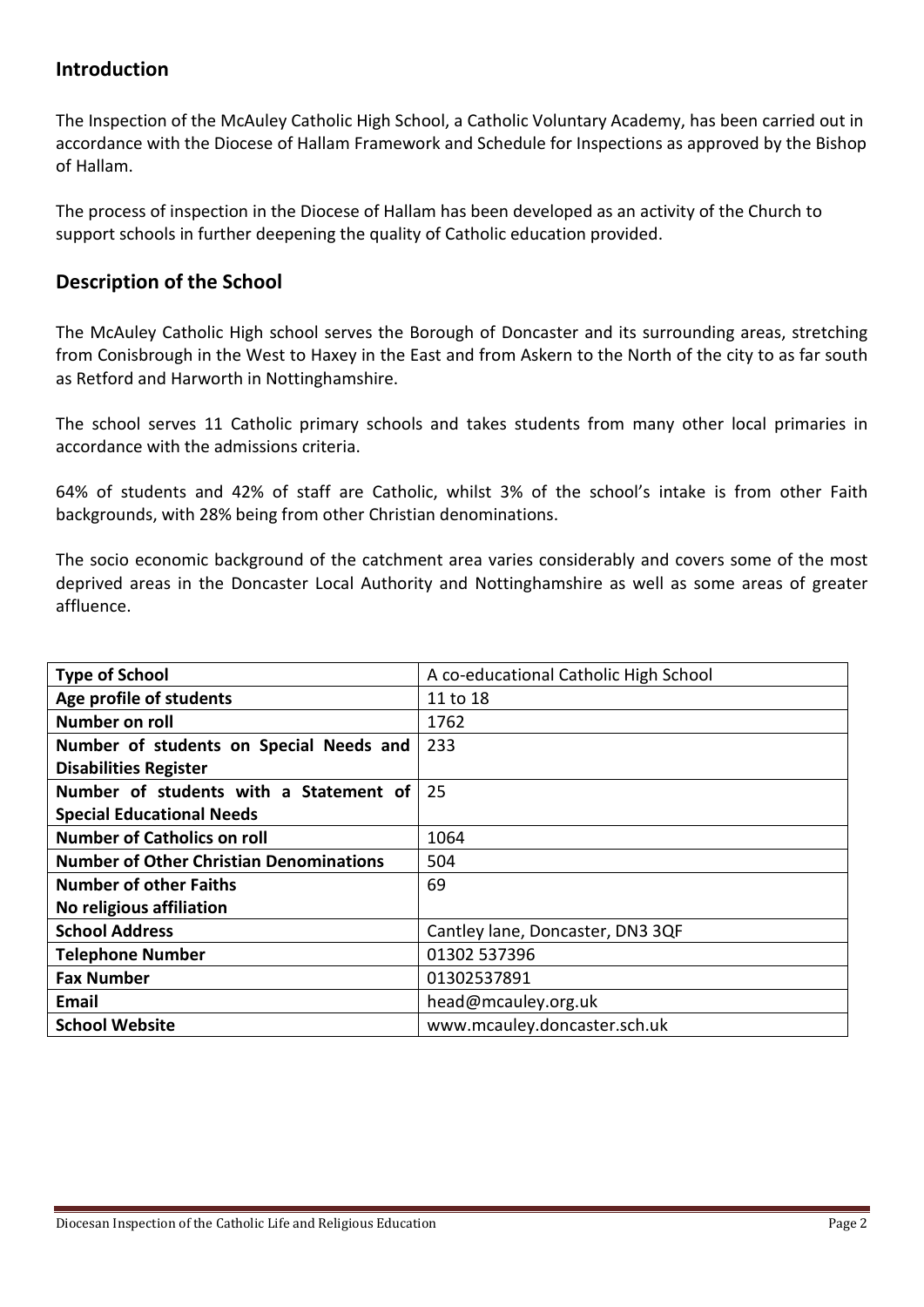## **SUMMARY JUDGEMENTS**

| <b>OUTCOMES FOR PUPILS</b>           |  |
|--------------------------------------|--|
| THE PROVISION FOR CATHOLIC EDUCATION |  |
| <b>LEADERS AND MANAGERS</b>          |  |
|                                      |  |

## **OVERALL EFFECTIVENESS:**

How effective the school is in providing Catholic Education.

The overall effectiveness judgement is based on all the evidence available.

- Outcomes for pupils,
- The provision for Catholic Education
- Leaders and Managers

**Inspection Grades: 1 is Outstanding, 2 is Good, 3 is Requires Improvement in order to be good, 4 is Inadequate**

**1**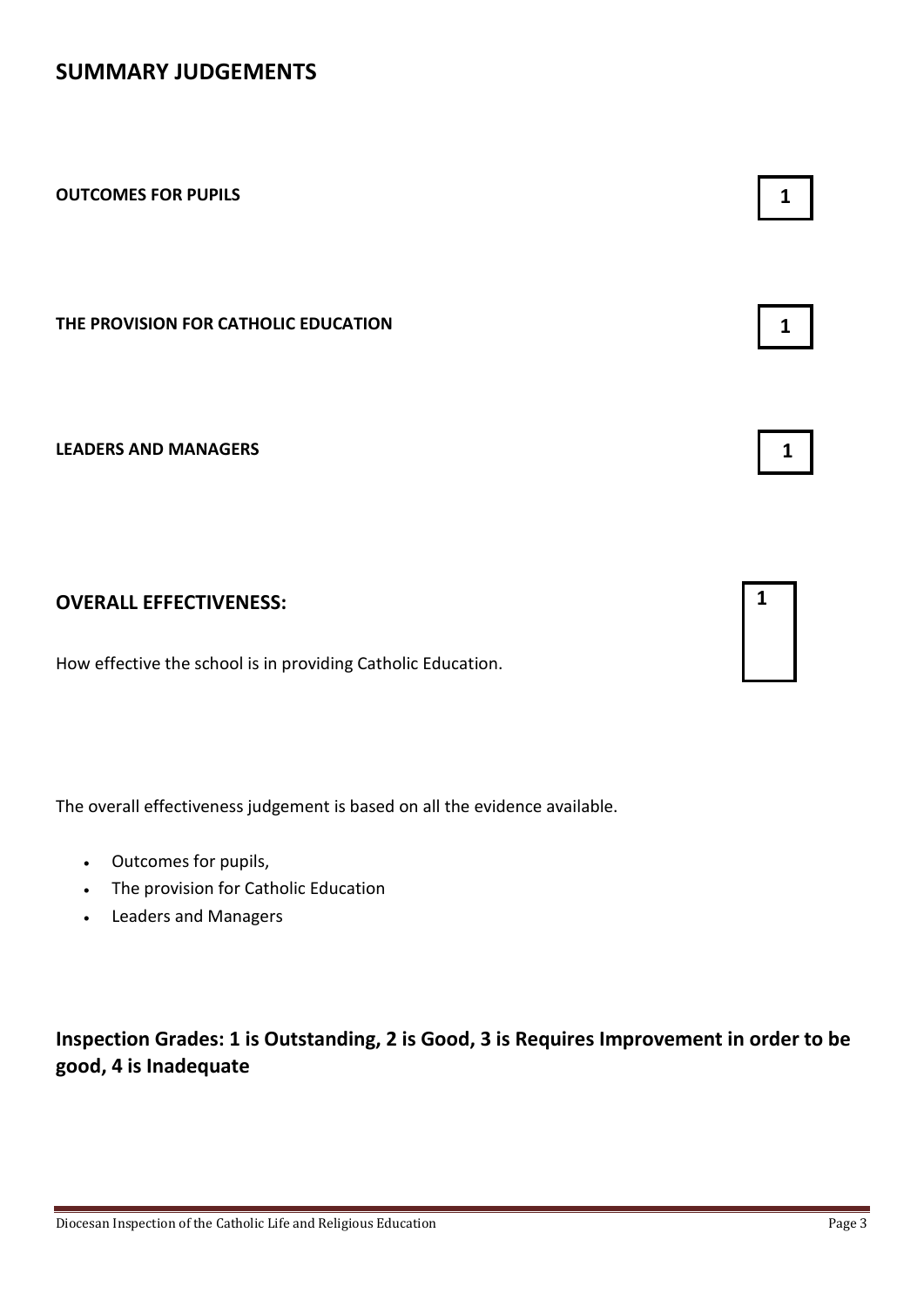# **OUTCOMES FOR PUPILS**

## **How good outcomes are for pupils, taking into account variations between groups.**

| The extent to which pupils contribute to and benefit from the Catholic life of the school. |  |
|--------------------------------------------------------------------------------------------|--|
| How well pupils achieve and enjoy their learning in Religious Education.                   |  |
| How well pupils respond to and participate in the schools' Collective Worship              |  |

#### **The extent to which pupils contribute to and benefit from the Catholic life of the school is Outstanding**

A real strength of The McAuley Catholic High School is the way in which the students contribute to and benefit from its distinctive Catholic ethos. They are proud of the school and what it stands for and benefit hugely from being part of it. They are able to enunciate the differences between their school and other schools in the area. Under the direction of the lay chaplain there is a genuine involvement of the pupils in Masses and Liturgies. During the visit, the inspectors observed two Acts of Worship. One was for Year 11 and the other for Year 7. Both were delivered by Sixth Form students and both took CAFOD as the theme. In the former there was a good mixture of homily, psalm and prayer. In the latter it was impressive to see and hear the addition of a hymn to the programme. In both gatherings the pupils were respectful and engaged. They are at ease when praying as a school community and are familiar with traditional Catholic prayers but are also able to compose prayers of their own. The physical constraints however of the assembly hall in the upper school site meant that there was some distraction when students exited classrooms leading out onto the balcony areas above the hall. Retreats to Savio House and to Anglesey are popular and it is refreshing to hear that both governors and Sixth formers are involved in their delivery. The views of individuals from all backgrounds and ages are respected and encouraged. Students who have joined the school after Year 7 can articulate the welcome and support that they received and feel that they belong to a distinctive Catholic community.

#### **How well pupils achieve and enjoy their learning in Religious Education. GOOD.**

Pupils achieve well in Religious Education. The quality of learning and progress made by most pupils, and groups of pupils, is good at Key Stage 4 but weaker at Key Stage 3. In year 9 the number of pupils making two sub levels of progress is disappointing yet staff indicate that the majority are making satisfactory progress relative to their making three levels of progress by the end of the Key Stage. The Department would benefit from further work on levelling and on ensuring that the data is robust.

At Key Stage 4, the percentage of students achieving an A\*-C grade in the subject has risen from 67% in 2012 to 71% in 2014, and the percentage achieving an A\*-A grade has risen from 16% to 22%. In each of these three years, the very weakest students were extracted from the full GCSE course (the COPE cohort) in order that they could follow a curriculum more tailored to their needs. By 2014 the COPE numbers had been reduced to just nine students. Of those students designated "pupil premium" in that year, 71% met or exceeded their target grades compared to 68% non- pupil premium. The attainment of girls in 2014 in Religious Education was significantly higher than the boys. In particular the proportions making three or more levels of progress - 70% of girls compared to 57% of boys. At Key Stage 5 (Sixth Form) the numbers achieving a full A level grade (A to E) has remained remarkably constant at 100% for the past six years. However the proportion gaining one of the two top grades (A/B or now A\*/A) has fluctuated between 62% in 2009 and 42% in 2014. The decline in number of students not progressing from Y12 to Y13 - A/S to A2 in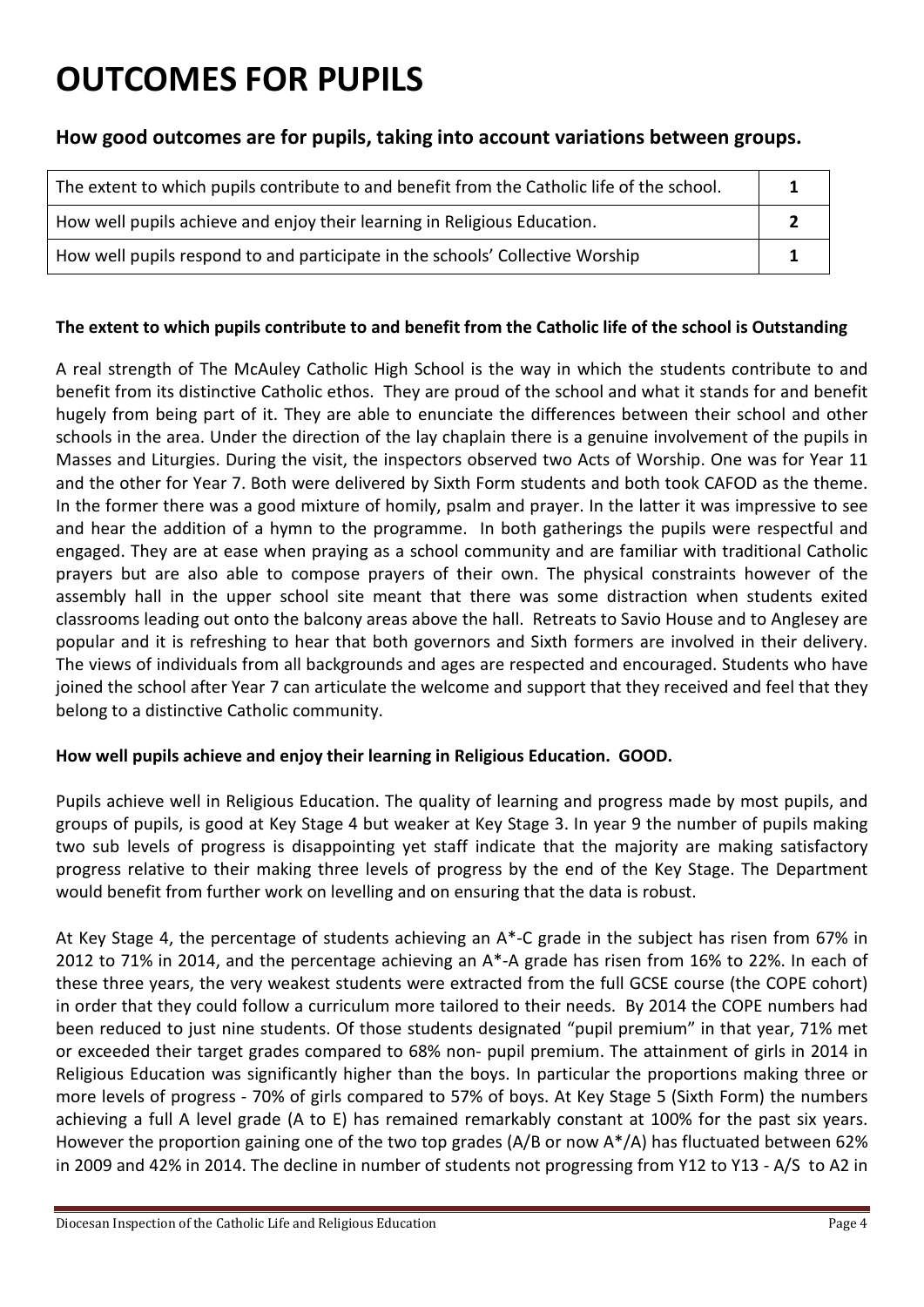Religious Education: 29 down to 22 and 16 down to 12 in years 2012/2013 and 2013/2014 respectively is not deemed to be significant.

It is evident from the lessons observed (14) and from speaking with a representative group of pupils at lunchtime that the students enjoy their learning in Religious Education. They are very positive about the subject.

### **How well pupils respond to and participate in the school's Collective Worship. Outstanding**

Pupils engage with interest in Acts of Worship and respond with reverence and respect. They are skilled in using a variety of ways to support their private and public prayer. They have a good understanding of the religious seasons and feasts. Pupils regularly prepare and lead worship with confidence and enthusiasm in a variety of different gatherings. They use scripture, hymns, traditional and other forms of prayer to good effect.

## **PROVISION**

## **How effective the provision is for Catholic Education**

| The quality of teaching and how purposeful learning is in Religious Education.    |  |
|-----------------------------------------------------------------------------------|--|
| The extent to which the Religious Education curriculum promotes pupils' learning. |  |
| The quality of Collective Worship provided by the school.                         |  |

#### **The quality of teaching and how purposeful learning is in Religious Education. GOOD**

The quality of the teaching of Religious Education at McAuley is in the main very good. Of the fourteen lessons observed during the inspection, five were rated outstanding, five were rated good with some outstanding features, two were designated requiring improvement but containing strong features, and two requiring improvement. The school's own evaluation of the quality of teaching and learning, suggests that all teaching is at least good with much that is outstanding. It is important that strategies are put in place to lift performance deemed to require improvement, to the level of the very best. Outstanding lessons feature planning that takes into account the range of ability and the particular learning needs within the class. However, there is a need to further develop differentiation and challenge across the Department to better meet the needs of all students in all lessons. Regular, incisive, formative assessment often coupled with paired or group pupil marking are features of most of the lessons in this very strong Department. The standard of higher order questioning is impressive. In all of the lessons seen, learning outcomes were well defined and shared with the pupils via the interactive white board. Despite the inspection taking place very early in the school year and the fact that the two week timetable meant that this was only the second time that some teachers had taught certain classes, the marking and feedback of pupils' written work was very high. Students are given clear advice on how to improve and are subsequently expected to respond and make progress. Developing literacy skills is a strength across the Department both in lessons and in marking. Students have frequent opportunities to read and are supported in their writing. A focus on key words and religious vocabulary is evident and in one excellent Year 7 lesson, it led to students being able to access a high level of work. There are rigorous systems in place to monitor the quality of the provision in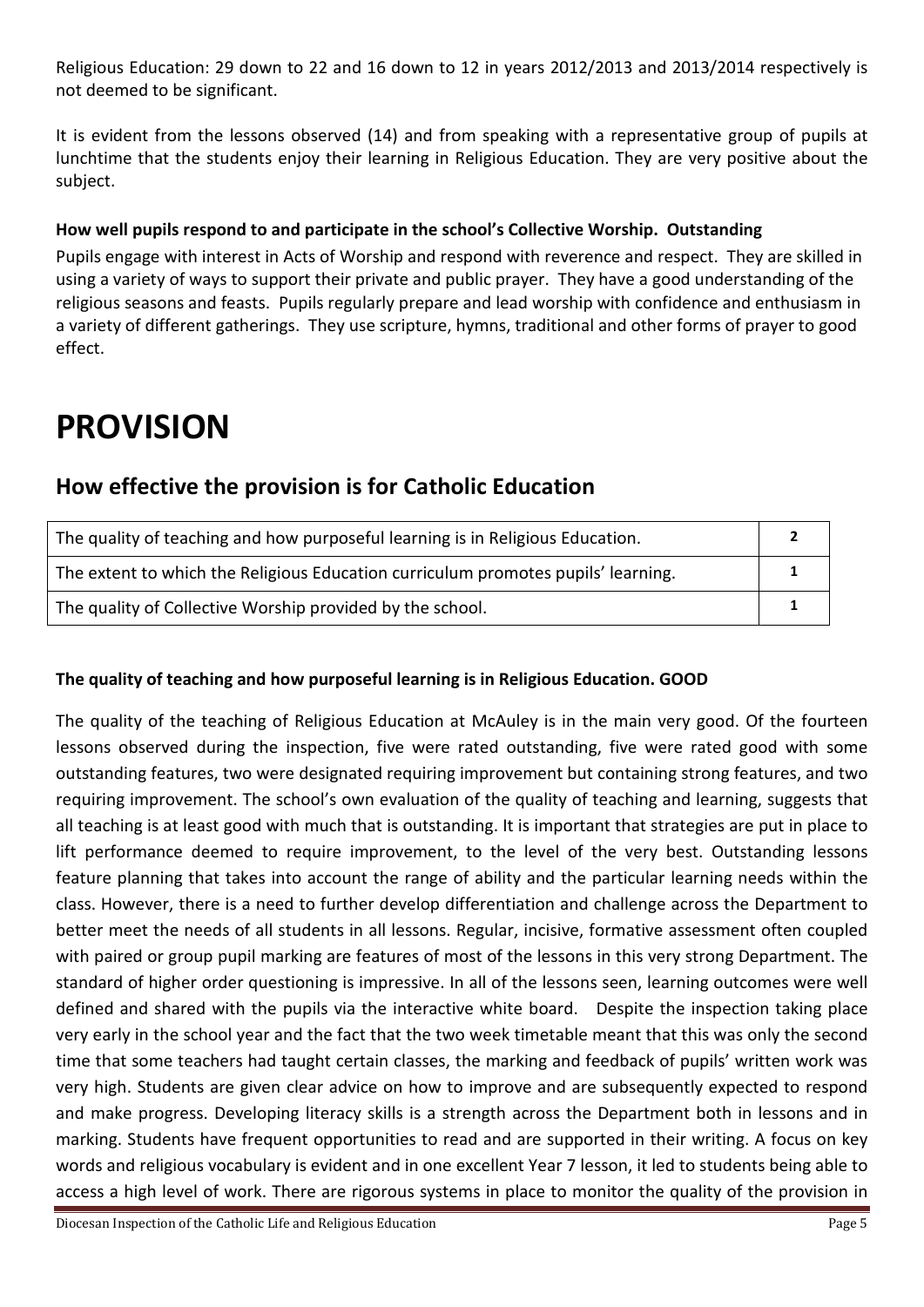the subject. Departmental quality assurance is very strong. It includes the termly sampling of pupils' work, lesson observations, learning walks and performance reviews.

### **The extent to which the Religious Education curriculum promotes pupils' learning is OUTSTANDING**

The Religious Education curriculum is well planned to meet the needs of students at different stages It enables all to achieve and to promote the pupils learning and understanding of the subject to a high degree. It is relevant and contributes well to students' spiritual and moral development. Sex and relationships education programmes are delivered through Religious Education and Science lessons in accordance with Catholic teaching. An exercise has been undertaken to map the Religious Education Curriculum Directory against the school's curriculum content at each key stage and in assemblies. The proportion of the curriculum devoted to Religious Education is 10% at Key Stage 4 and 8% at Key Stage 3.

General Religious Education in the Sixth Form is particularly impressive. The level of work expected from students and the positive responses to the courses on offer are very good. Some students opt for a full A level in 40% of the curriculum time and results are excellent. Students speak very highly of the support they receive and of the opportunities afforded to them.

#### **The quality of Collective Worship provided by the school is OUTSTANDING**

Acts of Worship are well planned and central to the life of the school. They are often led by students with support from the Chaplain and other staff. They form a key element of school celebrations. Calendars are published identifying the theme for each week, Acts of Worship over the year and all of the school's liturgical events. This is an indication of the care, commitment and rigour which the school devotes to this vital planning aspect of its distinctive ethos.

## **LEADERS AND MANAGERS**

## **How effective leaders, governors and managers are in developing the Catholic life of the school**

| How well leaders, governors and managers promote, monitor and evaluate the provision<br>for the Catholic Life of the school and plan and implement improvement to outcomes for<br>pupils. |  |
|-------------------------------------------------------------------------------------------------------------------------------------------------------------------------------------------|--|
| How well leaders, governors and managers monitor and evaluate the provision for<br>Religious Education and plan and implement for improvement to outcomes for pupils.                     |  |

## **How well leaders, governors and managers promote, monitor and evaluate the provision for the Catholic Life of the school and plan and implement improvement to outcomes for pupils. OUTSTANDING.**

The leaders, governors and managers of The McAuley Catholic High School are outstanding in their work of promoting, monitoring and evaluating the provision for the Catholic life of the school. They are deeply committed to the Church's mission in education. They have taken decisive actions to plan, implement and secure improvements. The headteacher has a clear vision for the development of the school's distinctive ethos and for improving outcomes for pupils. This vision is clearly articulated to parents, staff and students.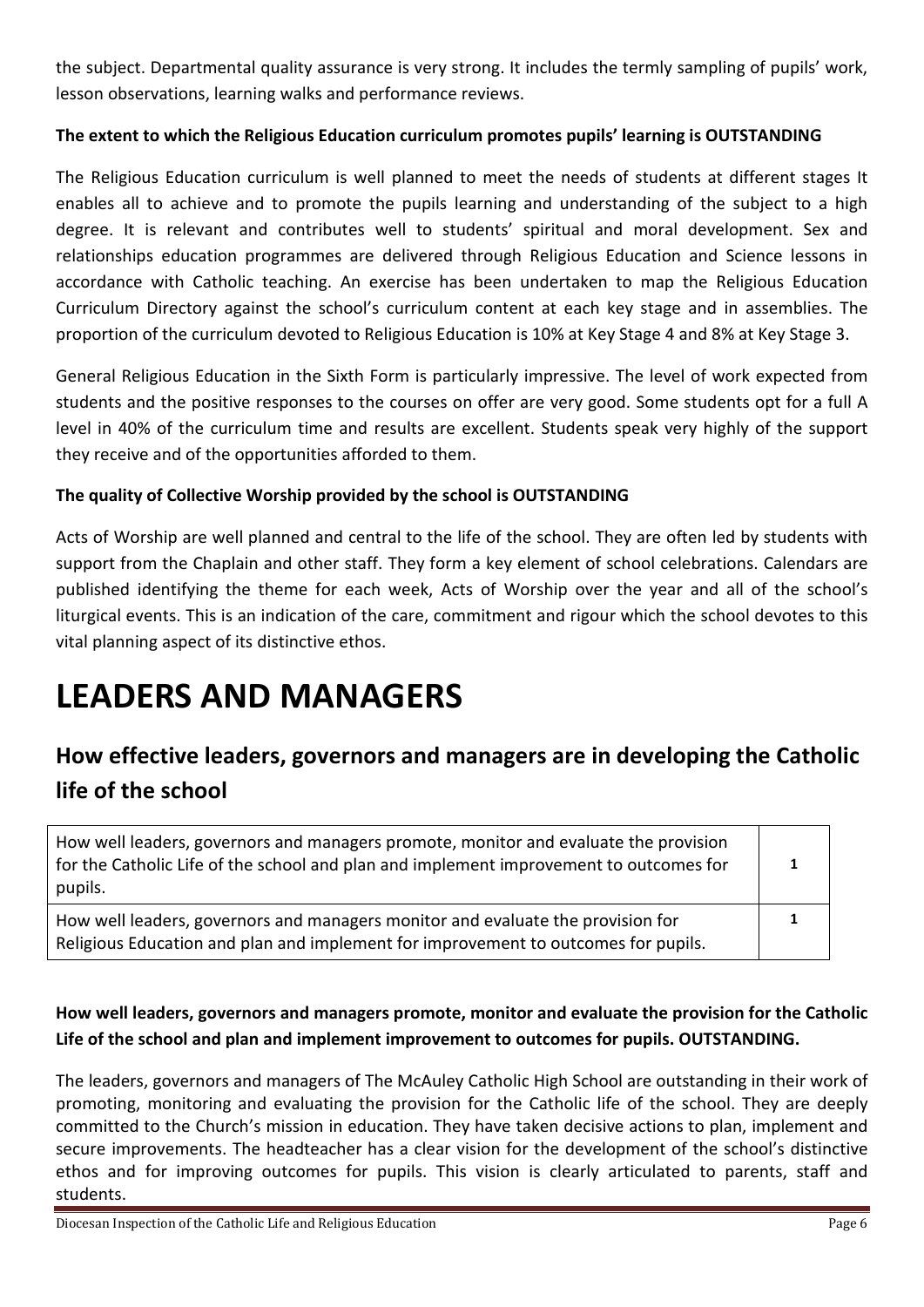### **How well leaders, governors and managers monitor and evaluate the provision for Religious Education and plan and implement for improvement to outcomes for pupils. OUTSTANDING.**

The leadership and management of Religious Education at the school is judged to be outstanding. The importance with which the school views this is demonstrated by the fact that the Headteacher is the line manager of the curriculum leader for Religious Education. The Departmental quality assurance file for Religious Education is of exceptional rigour. It is a tribute to both the Assistant Headteacher with responsibility for oversight of this and the Assistant Headteacher who is the curriculum leader for the subject. Self-evaluation, scrutiny of pupil work, lesson observations, Departmental meetings, CPD, and examination performance review are all drawn together in this impressive document for analysis and to form the basis of the Department's development plan. The progress made by the pupils is carefully monitored and intervention is applied as appropriate

The school's development plan has "Ethos" as its first element and, to "Build a caring community in which Gospel values are fully embedded" as its first priority, thus demonstrating that the Catholic mission of the school is at the forefront of its work. Self-evaluation at all levels is rigorous and has been effective in securing improvement. Staff and students understand the mission of the school, share its purpose and are keenly and actively involved in shaping and supporting it.

There is every reason for the school to be very proud of the involvement of its pupils in the wider community. The pilgrimage to Lourdes, the hugely successful production of Les Miserables, the Faith and Light Mass and party and the music at St Paul's church in Cantley are all examples of the diverse contribution made by the students at McAuley Catholic High School. The same can be said for the very real contribution made by the pupils to a range of different charities. This is summed up in the phrase "McAuley Cares".

The governors are very active in their support and challenge. They make significant contributions to many aspects of the school, in particular to the Catholic ethos. A robust committee structure is in place and there is effective monitoring and evaluating of the provision of its Catholic dimension, Religious Education and in securing improvements for its young people.

**This final section draws together all the evidence and judgements made in the preceding sections**

# **OVERALL EFFECTIVENESS**